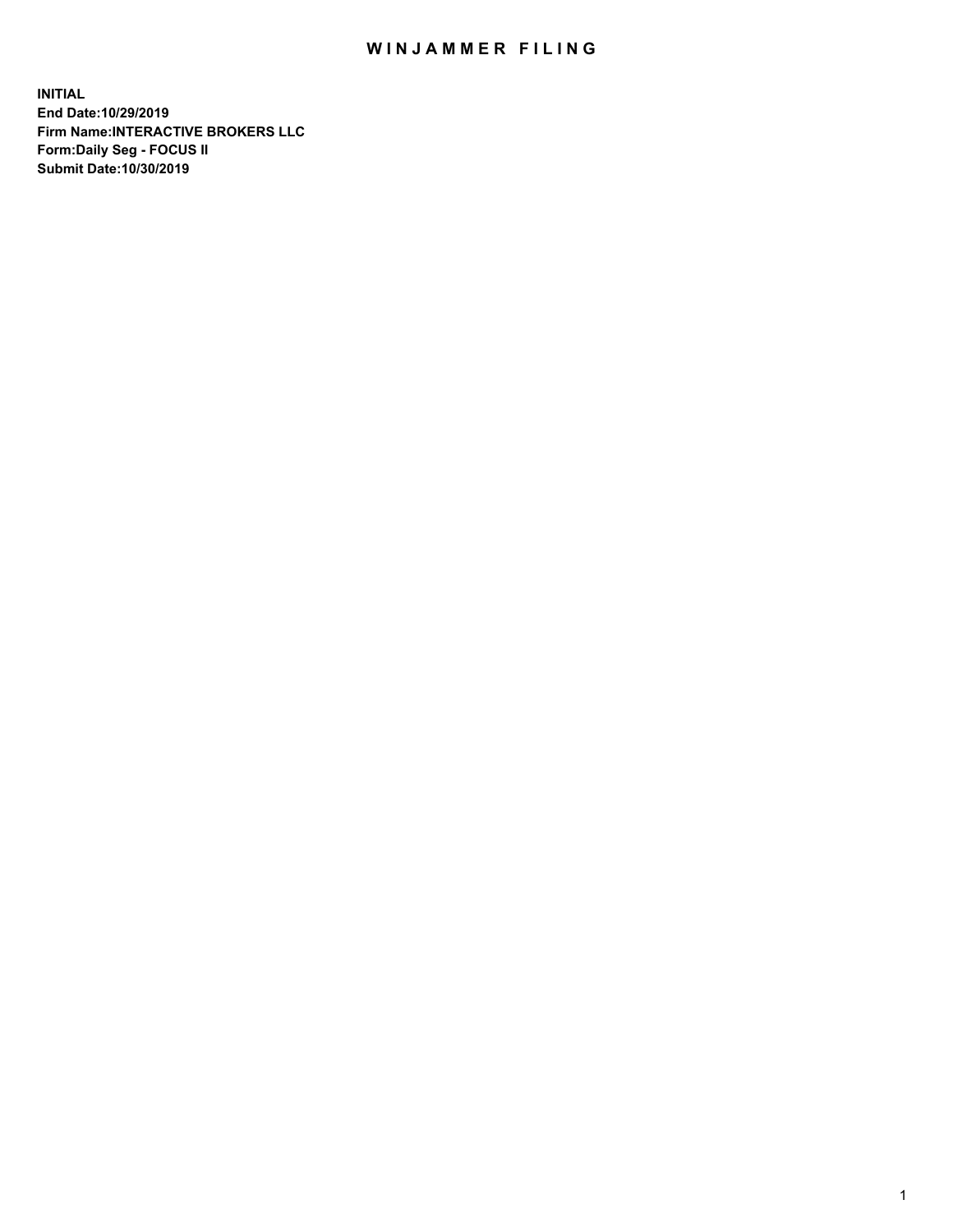**INITIAL End Date:10/29/2019 Firm Name:INTERACTIVE BROKERS LLC Form:Daily Seg - FOCUS II Submit Date:10/30/2019 Daily Segregation - Cover Page**

| Name of Company                                                                                                                                                                                                                                                                                                                | <b>INTERACTIVE BROKERS LLC</b>                                                                  |
|--------------------------------------------------------------------------------------------------------------------------------------------------------------------------------------------------------------------------------------------------------------------------------------------------------------------------------|-------------------------------------------------------------------------------------------------|
| <b>Contact Name</b>                                                                                                                                                                                                                                                                                                            | James Menicucci                                                                                 |
| <b>Contact Phone Number</b>                                                                                                                                                                                                                                                                                                    | 203-618-8085                                                                                    |
| <b>Contact Email Address</b>                                                                                                                                                                                                                                                                                                   | jmenicucci@interactivebrokers.c<br>om                                                           |
| FCM's Customer Segregated Funds Residual Interest Target (choose one):<br>a. Minimum dollar amount: ; or<br>b. Minimum percentage of customer segregated funds required:%; or<br>c. Dollar amount range between: and; or<br>d. Percentage range of customer segregated funds required between:% and%.                          | $\overline{\mathbf{0}}$<br>$\overline{\mathbf{0}}$<br>155,000,000 245,000,000<br>0 <sub>0</sub> |
| FCM's Customer Secured Amount Funds Residual Interest Target (choose one):<br>a. Minimum dollar amount: ; or<br>b. Minimum percentage of customer secured funds required:% ; or<br>c. Dollar amount range between: and; or<br>d. Percentage range of customer secured funds required between:% and%.                           | $\overline{\mathbf{0}}$<br>$\overline{\mathbf{0}}$<br>80,000,000 120,000,000<br>0 <sub>0</sub>  |
| FCM's Cleared Swaps Customer Collateral Residual Interest Target (choose one):<br>a. Minimum dollar amount: ; or<br>b. Minimum percentage of cleared swaps customer collateral required:% ; or<br>c. Dollar amount range between: and; or<br>d. Percentage range of cleared swaps customer collateral required between:% and%. | $\overline{\mathbf{0}}$<br>$\underline{\mathbf{0}}$<br>0 <sub>0</sub><br>0 <sub>0</sub>         |

Attach supporting documents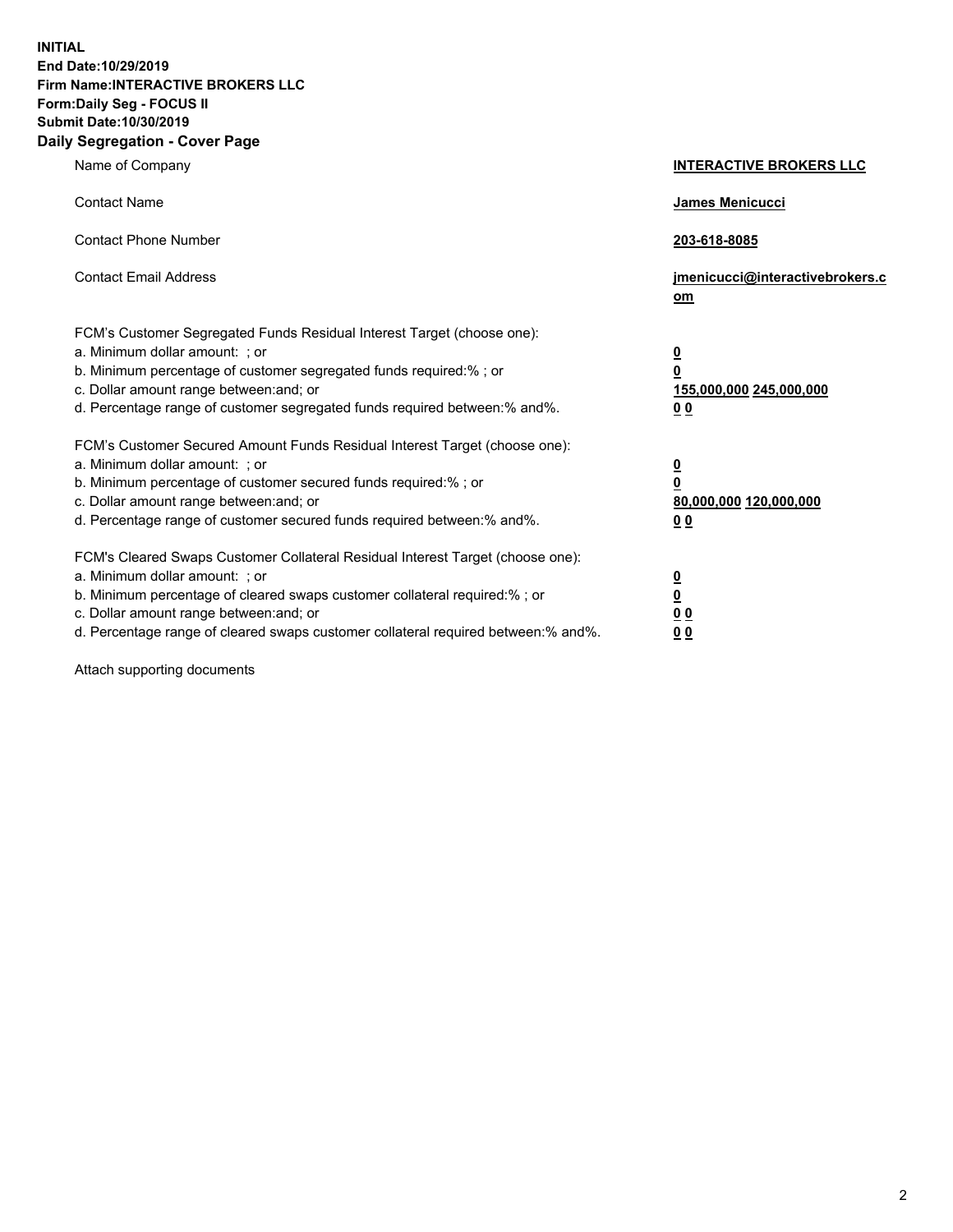## **INITIAL End Date:10/29/2019 Firm Name:INTERACTIVE BROKERS LLC Form:Daily Seg - FOCUS II Submit Date:10/30/2019 Daily Segregation - Secured Amounts**

|          | Daily Segregation - Secured Amounts                                                         |                                          |
|----------|---------------------------------------------------------------------------------------------|------------------------------------------|
|          | Foreign Futures and Foreign Options Secured Amounts                                         |                                          |
|          | Amount required to be set aside pursuant to law, rule or regulation of a foreign            | $0$ [7305]                               |
|          | government or a rule of a self-regulatory organization authorized thereunder                |                                          |
| 1.       | Net ledger balance - Foreign Futures and Foreign Option Trading - All Customers             |                                          |
|          | A. Cash                                                                                     | 490,845,876 [7315]                       |
|          | B. Securities (at market)                                                                   | $0$ [7317]                               |
| 2.       | Net unrealized profit (loss) in open futures contracts traded on a foreign board of trade   | 8,772,388 [7325]                         |
| 3.       | Exchange traded options                                                                     |                                          |
|          | a. Market value of open option contracts purchased on a foreign board of trade              | <b>56,269</b> [7335]                     |
|          | b. Market value of open contracts granted (sold) on a foreign board of trade                | -33,538 [7337]                           |
| 4.       | Net equity (deficit) (add lines 1. 2. and 3.)                                               | 499,640,995 [7345]                       |
| 5.       | Account liquidating to a deficit and account with a debit balances - gross amount           | 2,631 [7351]                             |
|          | Less: amount offset by customer owned securities                                            | 0 [7352] 2,631 [7354]                    |
| 6.       | Amount required to be set aside as the secured amount - Net Liquidating Equity              | 499,643,626 [7355]                       |
|          | Method (add lines 4 and 5)                                                                  |                                          |
| 7.       | Greater of amount required to be set aside pursuant to foreign jurisdiction (above) or line | 499,643,626 [7360]                       |
|          | 6.                                                                                          |                                          |
|          | FUNDS DEPOSITED IN SEPARATE REGULATION 30.7 ACCOUNTS                                        |                                          |
| 1.       | Cash in banks                                                                               |                                          |
|          | A. Banks located in the United States                                                       | 36,306,871 [7500]                        |
|          | B. Other banks qualified under Regulation 30.7                                              | 0 [7520] 36,306,871 [7530]               |
| 2.       | <b>Securities</b>                                                                           |                                          |
|          | A. In safekeeping with banks located in the United States                                   | 492,583,125 [7540]                       |
|          | B. In safekeeping with other banks qualified under Regulation 30.7                          | 0 [7560] 492,583,125 [7570]              |
| 3.       | Equities with registered futures commission merchants                                       |                                          |
|          | A. Cash                                                                                     | $0$ [7580]                               |
|          | <b>B.</b> Securities                                                                        | $0$ [7590]                               |
|          | C. Unrealized gain (loss) on open futures contracts                                         | $0$ [7600]                               |
|          | D. Value of long option contracts                                                           | $0$ [7610]                               |
|          | E. Value of short option contracts                                                          | 0 [7615] 0 [7620]                        |
| 4.       | Amounts held by clearing organizations of foreign boards of trade                           |                                          |
|          | A. Cash                                                                                     | $0$ [7640]                               |
|          | <b>B.</b> Securities                                                                        | $0$ [7650]                               |
|          | C. Amount due to (from) clearing organization - daily variation                             | $0$ [7660]                               |
|          | D. Value of long option contracts                                                           | $0$ [7670]                               |
|          | E. Value of short option contracts                                                          | 0 [7675] 0 [7680]                        |
| 5.       | Amounts held by members of foreign boards of trade                                          |                                          |
|          | A. Cash                                                                                     | 93,379,632 [7700]                        |
|          | <b>B.</b> Securities                                                                        | $0$ [7710]                               |
|          | C. Unrealized gain (loss) on open futures contracts<br>D. Value of long option contracts    | -2,754,279 [7720]                        |
|          | E. Value of short option contracts                                                          | 56,269 [7730]                            |
|          |                                                                                             | -33,538 [7735] 90,648,084 [7740]         |
| 6.<br>7. | Amounts with other depositories designated by a foreign board of trade                      | $0$ [7760]                               |
| 8.       | Segregated funds on hand<br>Total funds in separate section 30.7 accounts                   | $0$ [7765]                               |
| 9.       | Excess (deficiency) Set Aside for Secured Amount (subtract line 7 Secured Statement         | 619,538,080 [7770]<br>119,894,454 [7380] |
|          | Page 1 from Line 8)                                                                         |                                          |
| 10.      | Management Target Amount for Excess funds in separate section 30.7 accounts                 | 80,000,000 [7780]                        |
| 11.      | Excess (deficiency) funds in separate 30.7 accounts over (under) Management Target          | 39,894,454 [7785]                        |
|          |                                                                                             |                                          |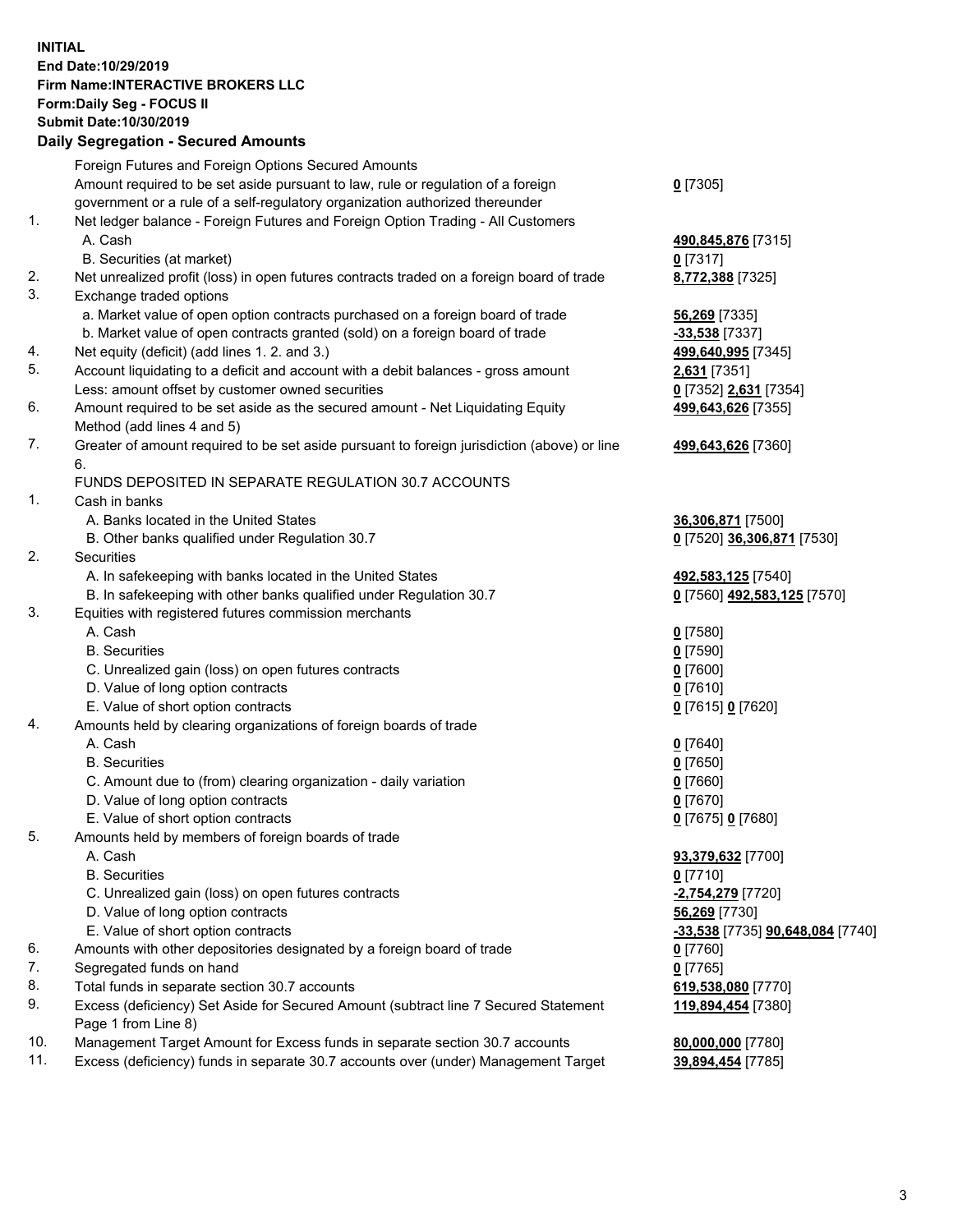**INITIAL End Date:10/29/2019 Firm Name:INTERACTIVE BROKERS LLC Form:Daily Seg - FOCUS II Submit Date:10/30/2019 Daily Segregation - Segregation Statement** SEGREGATION REQUIREMENTS(Section 4d(2) of the CEAct) 1. Net ledger balance A. Cash **4,115,830,869** [7010] B. Securities (at market) **0** [7020] 2. Net unrealized profit (loss) in open futures contracts traded on a contract market **-21,260,692** [7030] 3. Exchange traded options A. Add market value of open option contracts purchased on a contract market **175,245,094** [7032] B. Deduct market value of open option contracts granted (sold) on a contract market **-177,601,837** [7033] 4. Net equity (deficit) (add lines 1, 2 and 3) **4,092,213,434** [7040] 5. Accounts liquidating to a deficit and accounts with debit balances - gross amount **978,900** [7045] Less: amount offset by customer securities **0** [7047] **978,900** [7050] 6. Amount required to be segregated (add lines 4 and 5) **4,093,192,334** [7060] FUNDS IN SEGREGATED ACCOUNTS 7. Deposited in segregated funds bank accounts A. Cash **995,639,739** [7070] B. Securities representing investments of customers' funds (at market) **2,025,136,685** [7080] C. Securities held for particular customers or option customers in lieu of cash (at market) **0** [7090] 8. Margins on deposit with derivatives clearing organizations of contract markets A. Cash **2,421,667** [7100] B. Securities representing investments of customers' funds (at market) **1,273,849,000** [7110] C. Securities held for particular customers or option customers in lieu of cash (at market) **0** [7120] 9. Net settlement from (to) derivatives clearing organizations of contract markets **-990,450** [7130] 10. Exchange traded options A. Value of open long option contracts **175,271,397** [7132] B. Value of open short option contracts **-177,682,219** [7133] 11. Net equities with other FCMs A. Net liquidating equity **0** [7140] B. Securities representing investments of customers' funds (at market) **0** [7160] C. Securities held for particular customers or option customers in lieu of cash (at market) **0** [7170] 12. Segregated funds on hand **0** [7150] 13. Total amount in segregation (add lines 7 through 12) **4,293,645,819** [7180] 14. Excess (deficiency) funds in segregation (subtract line 6 from line 13) **200,453,485** [7190] 15. Management Target Amount for Excess funds in segregation **155,000,000** [7194] **45,453,485** [7198]

16. Excess (deficiency) funds in segregation over (under) Management Target Amount Excess